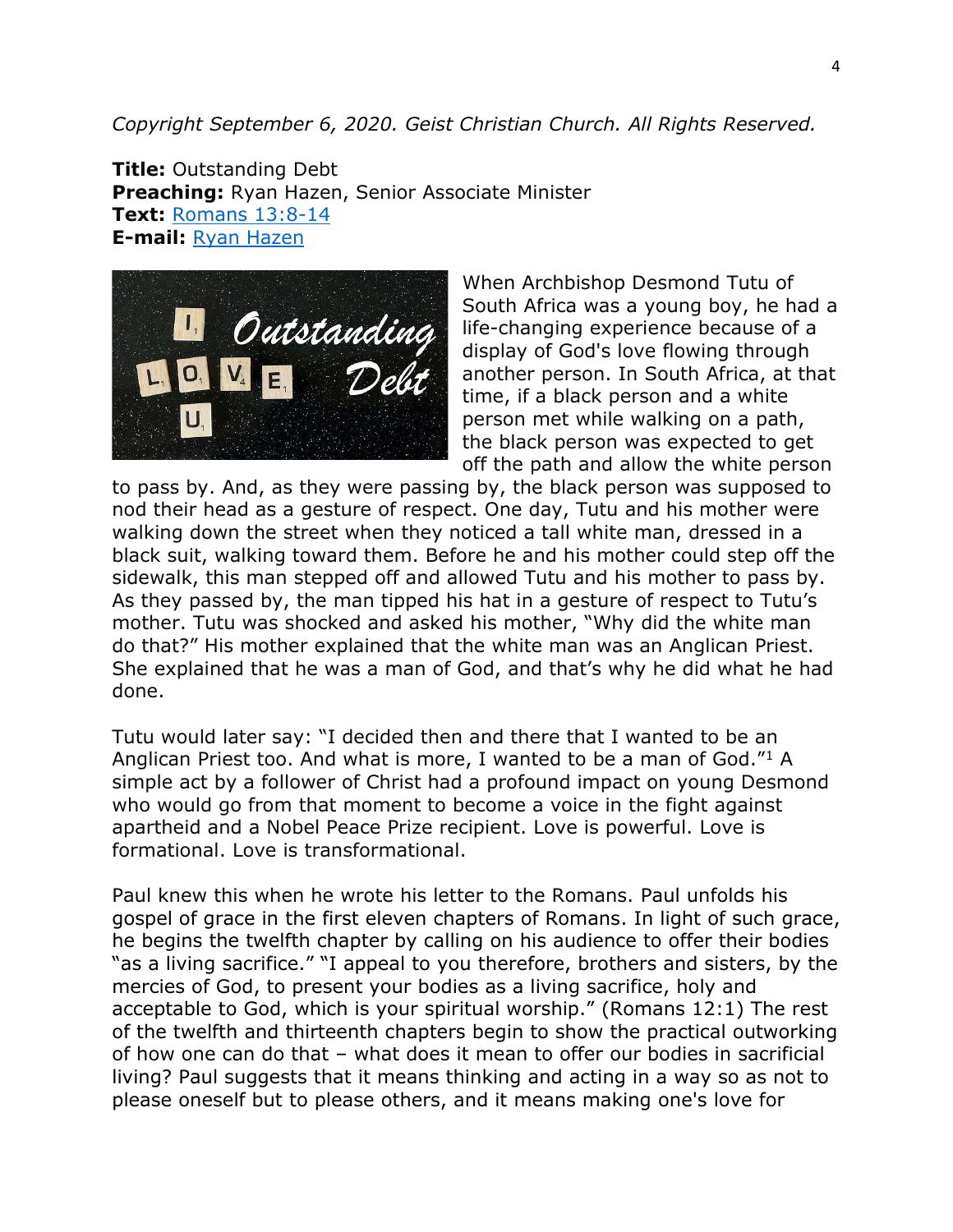others genuine. In other words, offering our bodies as a living sacrifice is not something that we can do alone, but must be accomplished in and through community.

Just before the passage for today, Paul addresses the Christian community's relationship with governing authorities. Paul has been instructing the Christians in Rome to pay taxes and to have no debts not only because of the possibility of punishment if they don't pay but as a matter of conscience - because it is the right thing to do. But then, he says something very radical. He says that if there is anything that followers of Jesus Christ owe to another person, it must be nothing other than love.

And this love, as the Christian mystics put it, "has two feet: love of God and love of neighbor."2<sup>2</sup> One can't go without the other because the love of God is inseparable from the love of neighbor. In our neighbor, we should see God. Mister Rogers, an ordained Presbyterian minister, sang it daily – he wasn't wanting us to come live next to him, he was wanting to see God in us and for us to see God in others – won't you please, won't you please, please won't you be my neighbor.

Today's passage – chapter 13, verse 8 - begins with the word "owe" and it allows Paul to shift from addressing those obligations to the governing authorities like paying taxes and being a citizen in society to addressing obligations to one's neighbor. "Owe no one anything, except to love one another; for the one who loves one another has fulfilled the law." (Romans 13:8) His audience is to have no outstanding debts except to love one another.

Being in debt is something we've been warned against. We teach our kids that debt is bad and it's one of the central tenants that Dave Ramsey teaches in his Financial Peace University that we've offered several times. A measure of our self-respect comes from living according to the twin principles, "owe nothing to anyone," and "no one owes me anything." The catchy line "don't believe the world owes you a living," are words that we believe.

Pop culture even replicates the idea. A scene in the movie *Rocky III* shows an argument between Rocky Balboa and Paulie, his friend, and brother-inlaw, in which Rocky says, "Come on, you act like everybody owes you a livin' ... Nobody owes nobody nothin'. You owe yourself." $3<sup>3</sup>$  But the apostle Paul espouses a different idea for the Christian community. He calls believers to live according to the principle that there is always one obligation that can never be settled: the debt of love. Contrary to financial advice, we should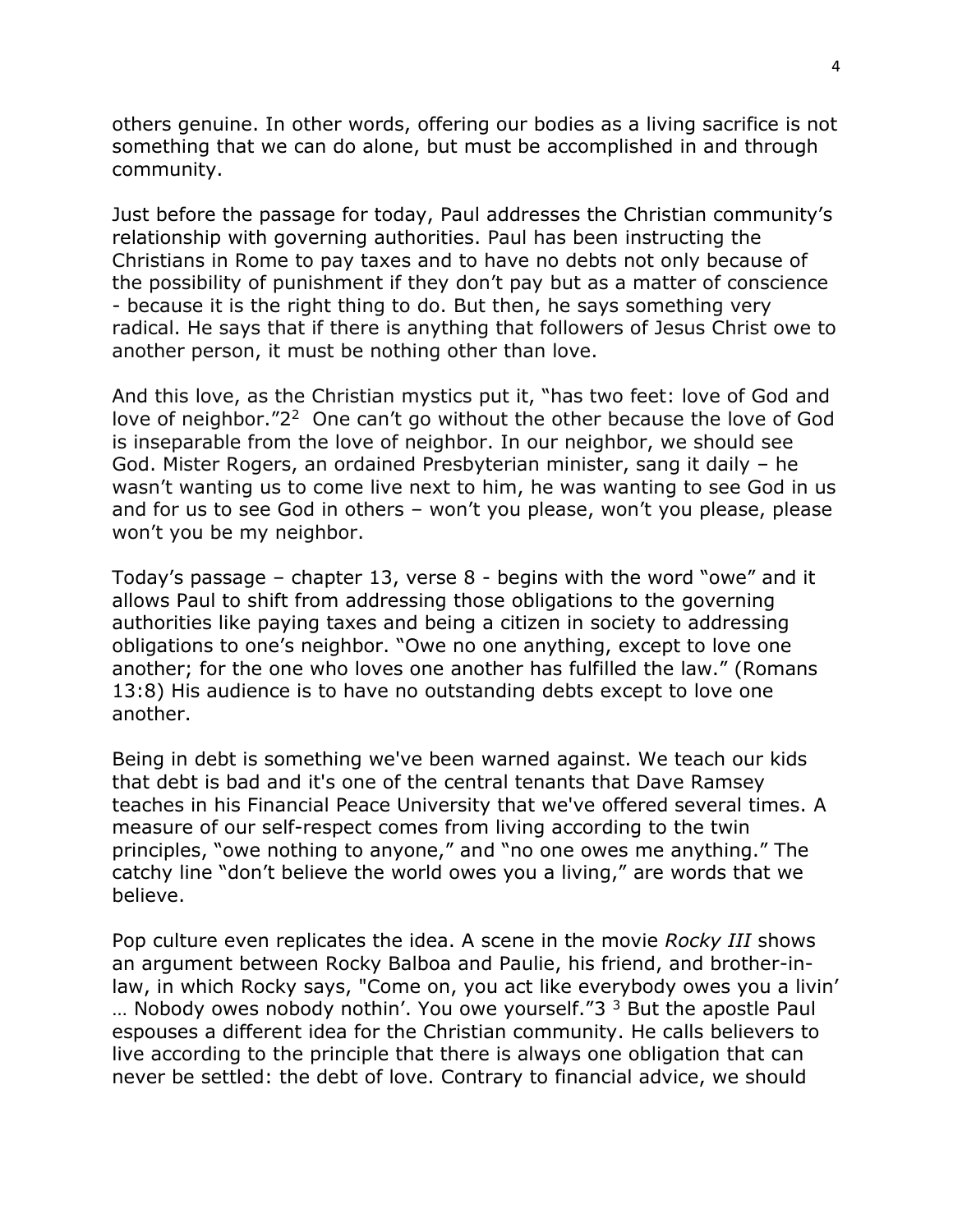ALWAYS be in debt to another person - trying to repay them daily a debt of love.

Paul knew that people had trouble trying to figure out how to closely follow the Mosaic law. He lists four of the Ten Commandments: do not commit adultery, do not murder, do not steal, do not covet. It may seem that he contradicts what he went to great lengths to establish earlier in the letter, that through Christ, believers have died to the law to live anew in the Spirit. What has happened, however, is that believers have died to the law so that the law may be fulfilled in them.

God sent Jesus to break the relentless hold of sin and death over us, "so that the just requirement of the law might be fulfilled in us, who walk not according to the flesh but according to the Spirit." (Romans 8:4). For those who are in Christ and living by the Spirit, Paul can now say that "You shall not covet," along with the other community-oriented commands lists can be summed up in a law of love. It is a simplification of remembering all of the parts and pieces of the Mosaic law – do this and you'll be fine – you've fulfilled the law if you do this one thing well.

It's not original with Paul – it's original with Jesus. In the  $22^{nd}$  chapter of Matthew you'll find these words of Jesus, "And the second is like it: 'You shall love your neighbor as yourself.' On these two commandments hang all the law and the prophets." (Matthew 22:39-40) In 13:11-14, Paul shifts the vision of his audience to see the command to

love one's neighbor in light of the future day of salvation. He writes of the salvation approaching "us," highlighting its community orientation. The appeal to awaken from sleep and lay aside the deeds of darkness evokes the appeal not to be conformed to "this world, this age."

The debt of love can never be settled because we grow up into the salvation that is ours in Christ by loving our neighbor through the work of the Spirit. The working out of our salvation is a community undertaking, making it impossible for us to live as free agents.

I've been thinking this week about how every person we meet has a story and rarely do we know the depth and breadth of that story. I specifically thought about this as I read about the death of Chadwick Boseman. He is the actor who passed away last week from colon cancer at the age of 43. Get your colonoscopy. He got his acting start in *Third Watch* and *All My Children* but quickly soared to starring roles in movies like *42* about Jackie Robinson, *Marshall* about Thurgood Marshall, and is best known for his lead in *Black Panther*.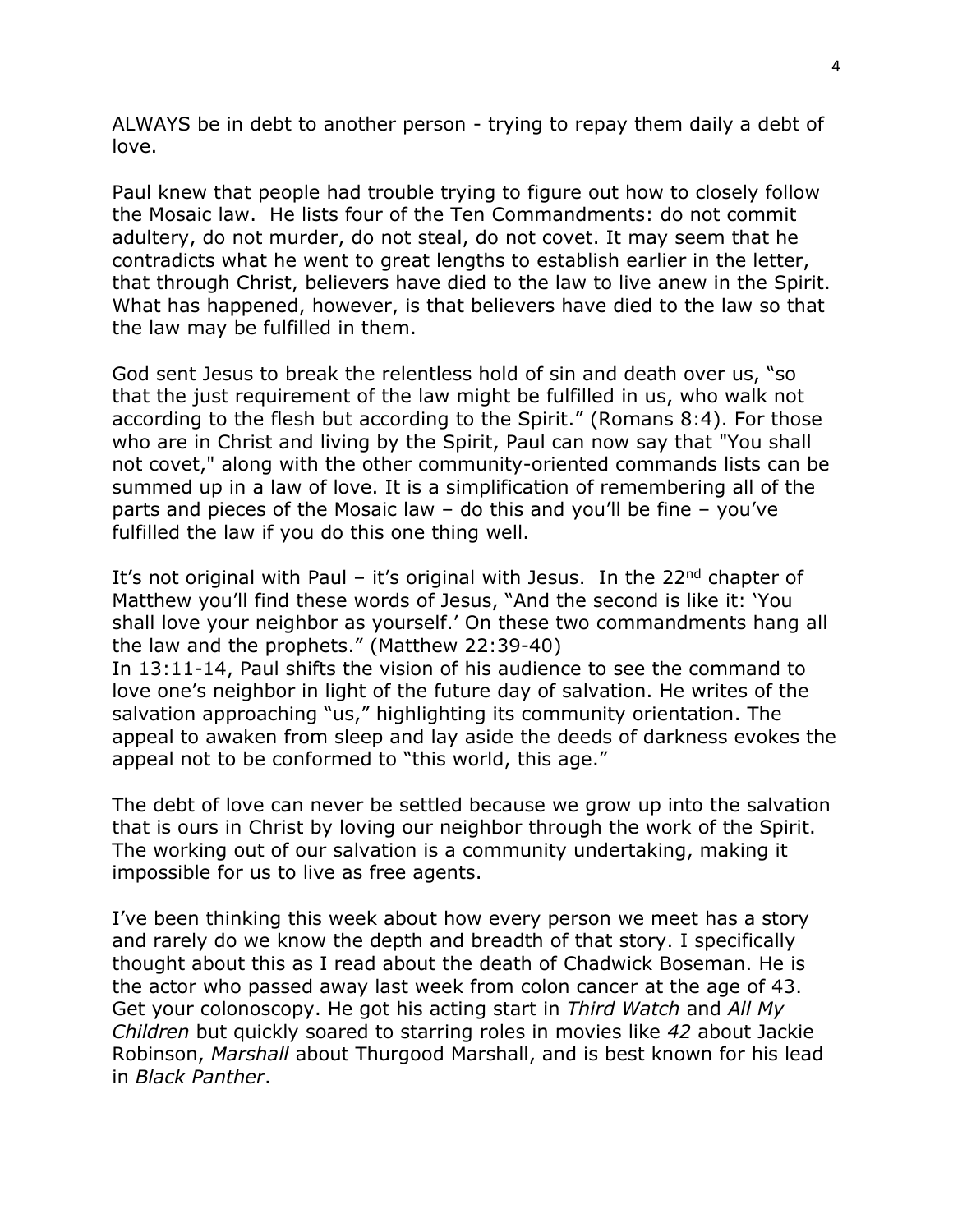What nearly no one knew is that he was diagnosed with colon cancer four years ago. Marshall, Da5Bloods, and other works were all filmed between countless surgeries and chemotherapy. Two years after his diagnosis, again known to no one but family, he gave an interview on Sirius XM. In the video, Boseman described his friendship with two young boys named Ian and Taylor, who were fighting cancer themselves and holding on to life for the release of Black Panther.

Boseman begins to cry when he recounts the boys' death before the movie. Finally, full of emotion, he was able to get out the words, "yeah, it means a lot."4<sup>4</sup> It meant a lot for Boseman to be loved like that and to love like that. In Black Panther, the secret world of Wakanda is built on the impenetrable strength of Vibranium – a fictional extraterrestrial metal that holds immeasurable energy. It protected Boseman on the screen. If only he had something similar in real life.

Right now, we all need to find our personal Vibranium – to absorb all of this world's craziness. Perhaps we have it. Perhaps we just know it by another name and just don't make use of it as much as we should or could. What if the real name for Vibranium is LOVE?

Love is powerful. Love changes us. Love transforms us and saves us. We don't know the result of the love we allow to flow from God through us to others, but there will be a glorious unfolding of it someday. Paul says: "Let no debt remain outstanding, except the continuing debt to love one another."

What an amazing way to put it. Our infinite debt to God is so real that Jesus paid the price. And if we accept Jesus' cancellation of our debt and give ourselves to Him, then we can live as people who don't owe anything to anybody except to love one another.

God loves us so much that God took all the stuff we do, all the sins we commit, and nailed it to a cross.

Therefore, we can live debt-free. But, we do have a debt to pay  $-$  to love as Christ has loved us. Some of us in this day are pretty hard to love. I try to meditate on the love God has for them. In that light, I can't help but love them. It is my responsibility as a Christian to see others as God sees them.

I think about that Anglican Priest in South Africa who, because of humble love, did not take advantage of others as he could have. What does love look like as we seek to be in community with one another? It looks like Jesus. He got to know those on the margins. In doing so, He changed their lives. That is what we are to seek to do and be as well. The word Christian means "little Christ." May it be so.